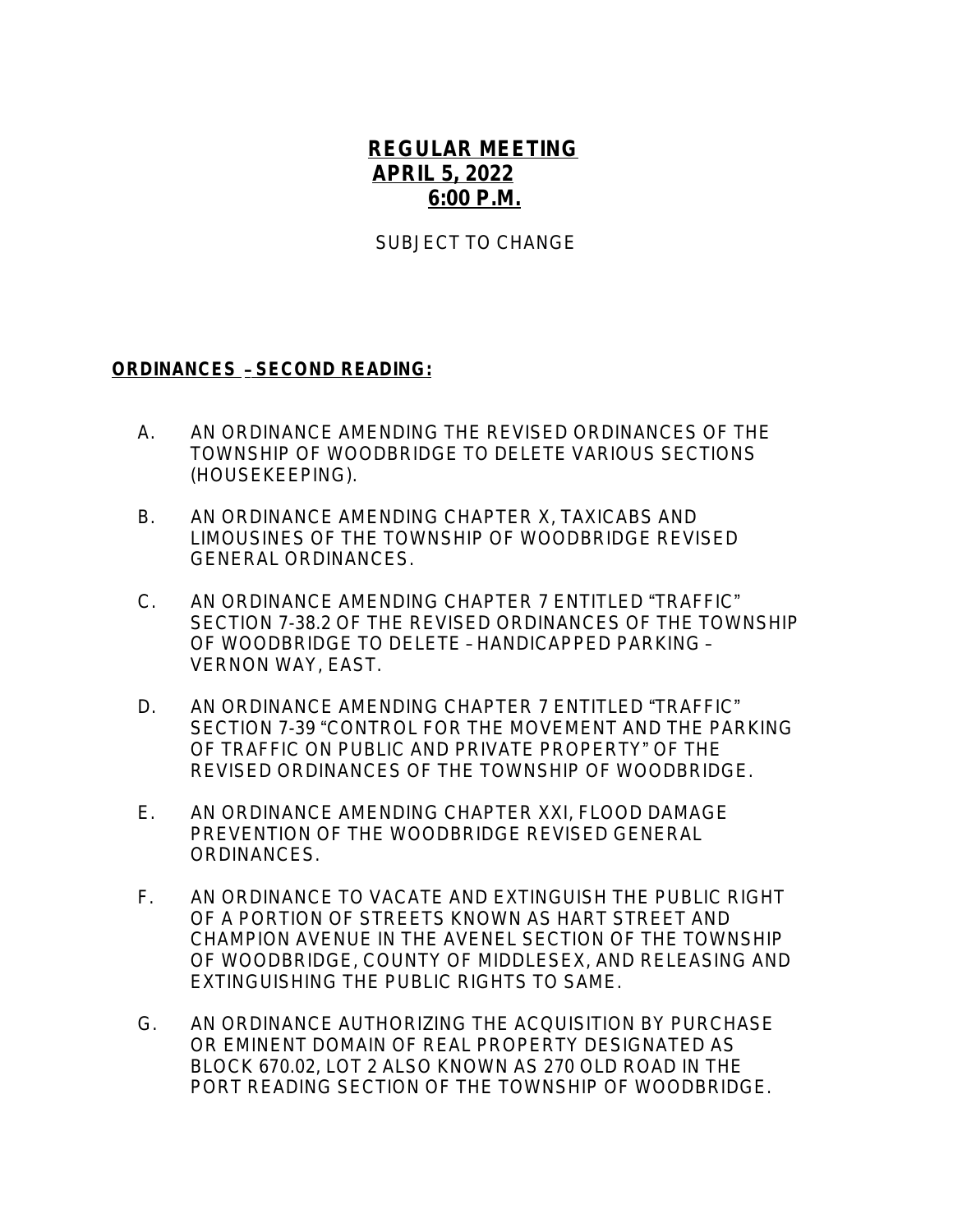- H. AN ORDINANCE AUTHORIZING THE ACQUISITION BY PURCHASE OR EMINENT DOMAIN OF REAL PROPERTY DESIGNATED AS BLOCK 445.02, LOT 30 ALSO KNOWN AS 31 MARCONI AVENUE IN THE ISELIN SECTION OF THE TOWNSHIP OF WOODBRIDGE.
- I. AN ORDINANCE OF THE MUNICIPAL COUNCIL OF THE TOWNSHIP OF WOODBRIDGE, COUNTY OF MIDDLESEX, NEW JERSEY ADOPTING THE "ISELIN LUMBER REDEVELOPMENT PLAN" PURSUANT TO THE LOCAL REDEVELOPMENT AND HOUSING LAW.

## **ORDINANCES** – **FIRST READING:**

- J. AN ORDINANCE AMENDING CHAPTER 7 ENTITLED "TRAFFIC", SECTION 7-38.1 OF THE REVISED ORDINANCES OF THE TOWNSHIP OF WOODBRIDGE – TO ADD – HOLLY STREET, SOUTH AND RUSSELL STREET, WEST.
- K. AN ORDINANCE AMENDING CHAPTER 7 ENTITLED "TRAFFIC," SECTION 7-43 "PUBLIC PARKING SPACES FOR CHARGING OF ELECTRIC VEHICLES" OF THE REVISED ORDINANCES OF THE TOWNSHIP OF WOODBRIDGE – TO ADD – 105 AVENEL STREET.
- L. AN ORDINANCE ADOPTING AMENDMENTS TO CHAPTER 150 OF THE TOWNSHIP CODE, ENTITLED "LAND USE AND DEVELOPMENT", AND THE ZONING MAP.
- M. AN ORDINANCE OF THE MUNICIPAL COUNCIL OF THE TOWNSHIP OF WOODBRIDGE, COUNTY OF MIDDLESEX, NEW JERSEY ADOPTING THE "ONE WOODBRIDGE CENTER DRIVE REDEVELOPMENT AND HOUSING LAW, *N.J.S.A.* 40A:12A-1 *et seq.*

## **RESOLUTIONS:**

- 1. Resolution to amend Resolution #5 adopted March 15, 2022 to read Appointment of Amy Krysienski to serve as a member of the Woodbridge Township Cultural Arts Commission fulfilling an unexpired term Commencing March 15, 2022 and terminating December 31, 2023.
- 2. Appointment Kyle Lawrence and Lisa Bergstrom to serve as members of the Woodbridge Township Rent Leveling Board for a three (3) year term commencing April 5, 2022 and terminating April 4, 2025.
- 3. Appointment Re-establishing a Green Team Advisory Committee who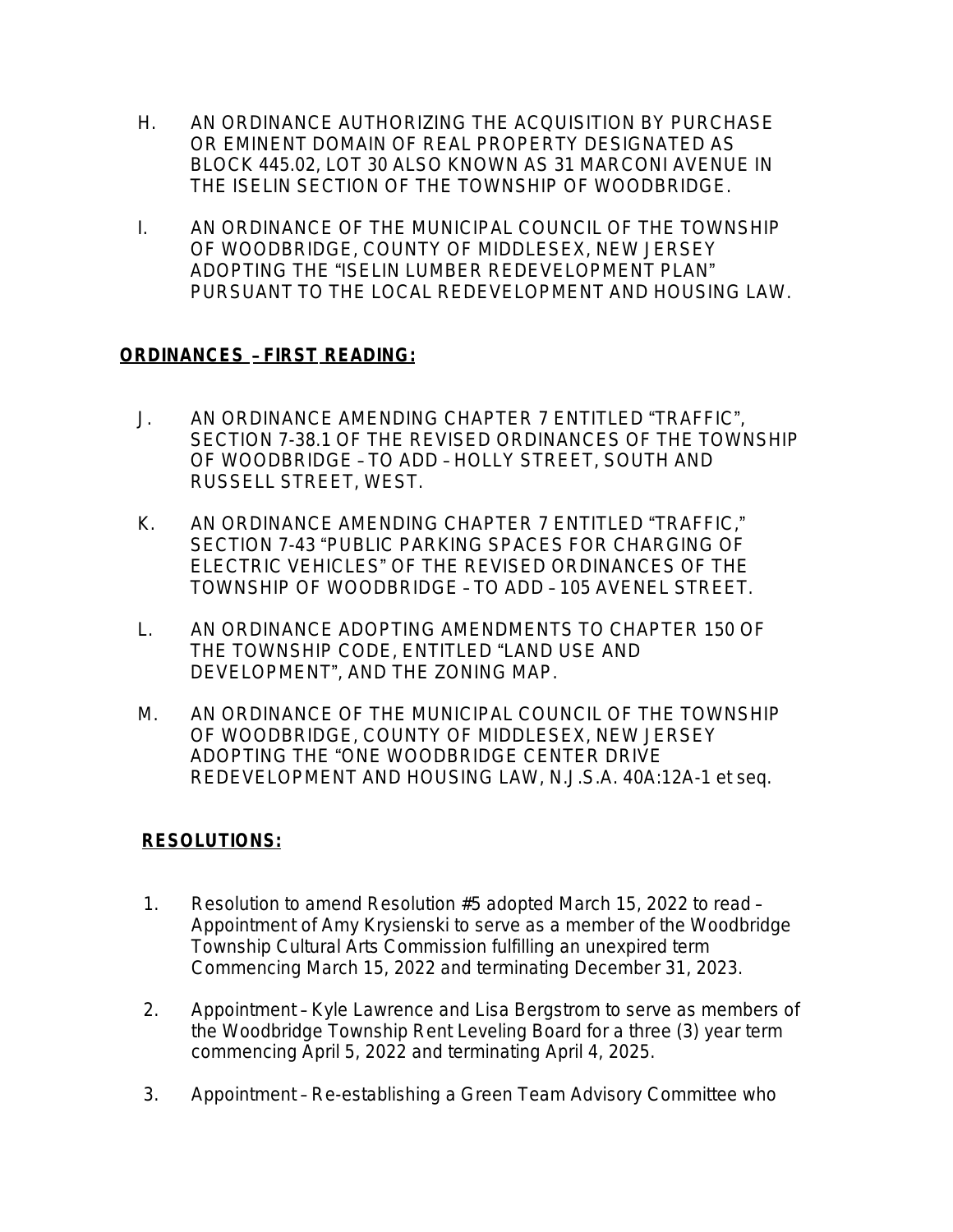shall be residents, business owners or employees of Woodbridge Township appointed annually commencing immediately and terminating December 31, 2022.

- 4. Refund Taxes on Block 356.02, Lot 13.01.
- 5. Refund Overpaid taxes.
- 6. Refund Overpaid Sewer User Fee.
- 7. Refund Tax Court.
- 8. Refund Current Account.
- 9. Refund Sidewalk Permit Fee Current Account.
- 10. Refund Christmas Tree Surety Bond.
- 11. Refund Raffle License.
- 12. Resolution authorizing the request of the Woodbridge Downtown Merchants Association to host their "Woodbridge Downtown Cruise" on Wednesday, June 15, July 20 and August 17, 2022 (rain date Wednesday, June 22, July 27 and August 24, 2022 from approximately 5:30 P.M. to 9:00 P.M.
- 13. Block Party.
- 14. Resolution authorizing the request of Tiseo Construction, LLC for waiver of requirements for the installation of sidewalk and curb for Block 424.06, Lot: 617, Zone: R-7, 508 Outlook Avenue, Colonia.
- 15. Resolution authorizing the insertion of a Special Item of Revenue into the SFY 2022 Budget for the Township of Woodbridge – Distracted Driving Crackdown Grant.
- 16. Resolution authorizing the insertion of a Special Item of Revenue into the SFY 2022 Budget for the Township of Woodbridge – It Pays To Plug.
- 17. Resolution referring the One Woodbridge Center Drive Plan to the Township Planning Board for its review and comment pursuant to the Local Redevelopment and Housing Law.
- 18. Resolution authorizing and approving the Person-To-Person transfer of Liquor License No. 1225-33-002-011 from DARYL, LLC to COLTS NB, LLC.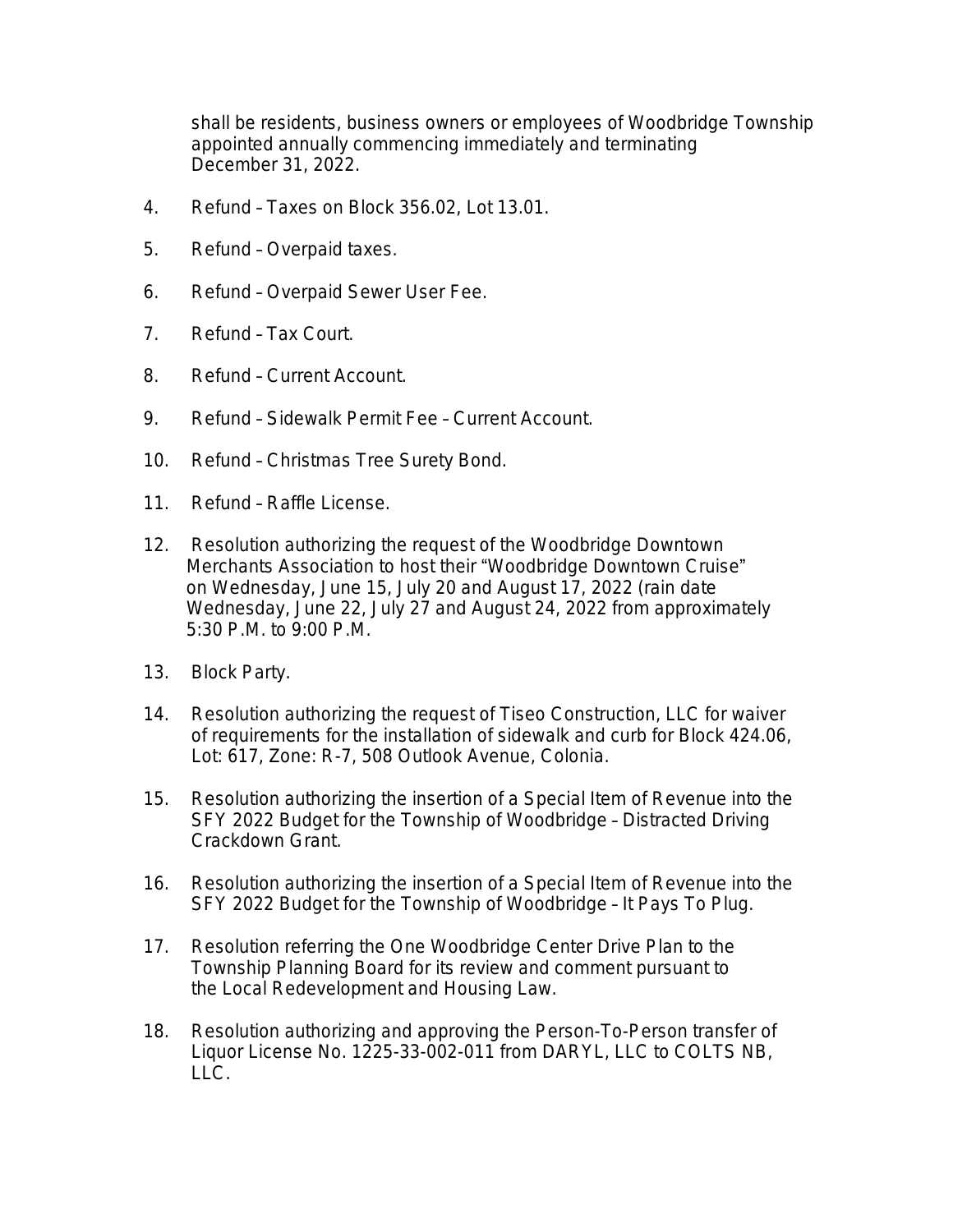- 19. Resolution authorizing execution of Change Order #2 on the contract with Hall Building Corporation for The Club at Woodbridge Indoor Ice Rink increasing the adjusted contract amount of \$6,437,238.27 by \$89,512.00 to a contract total of \$6,526,750.27.
- 20. Resolution authorizing execution of Change Order #1 on the contract with Vortex Service LLC for Sanitary Sewer Cleaning and Televising of RVSA increasing the contract amount of \$315,125.00 by \$25,000.00 to a total of \$340,325.00.
- 21. Resolution authorizing the Township of Woodbridge to renew its contract with *The Land Conservancy of New Jersey* for services to advance its flood mitigation and open space programs for the period April 1, 2022 through March 31, 2023.
- 22. Agreement P & A Construction for repairs to a 12" sewer main on Claire Avenue, Woodbridge Proper on an emergency basis in an amount not to exceed \$35,000.00.
- 23. Agreement P & A Construction for repairs to an 8" sewer pipe on Oak Tree Road, Iselin on an emergency basis in an amount not to exceed \$18,000.00.
- 24. Agreement P & A Construction for repairs to a manhole repair and Stabilization on Stafford Road and Ravine Drive in Colonia on an emergency basis in an amount not to exceed \$190,000.00.
- 25. Agreement T & M Associates for professional environmental engineering services for Radiological Assessment – Colonia High School in an amount not to exceed \$221,350.00.
- 26. Agreement Environmental Connection Inc. for professional environmental consulting services for Pre-Demolition Environmental Building Assessment – 31 Marconi Avenue, Iselin in an amount not to exceed \$11,440.00.
- 27. Agreement Environmental Connection Inc. for professional environmental consulting services for Pre-Demolition Environmental Building Assessment – 270 Old Road, Sewaren in an amount not to exceed \$10,712.50.
- 28. Agreement Environmental Connection Inc. for professional environmental consulting services for Henry Inman Branch Library in an amount not to exceed \$7,200.00.
- 29. Agreement H2M Architects + Engineers for professional engineering Services for proposed alterations to Mount Carmel School Building in an